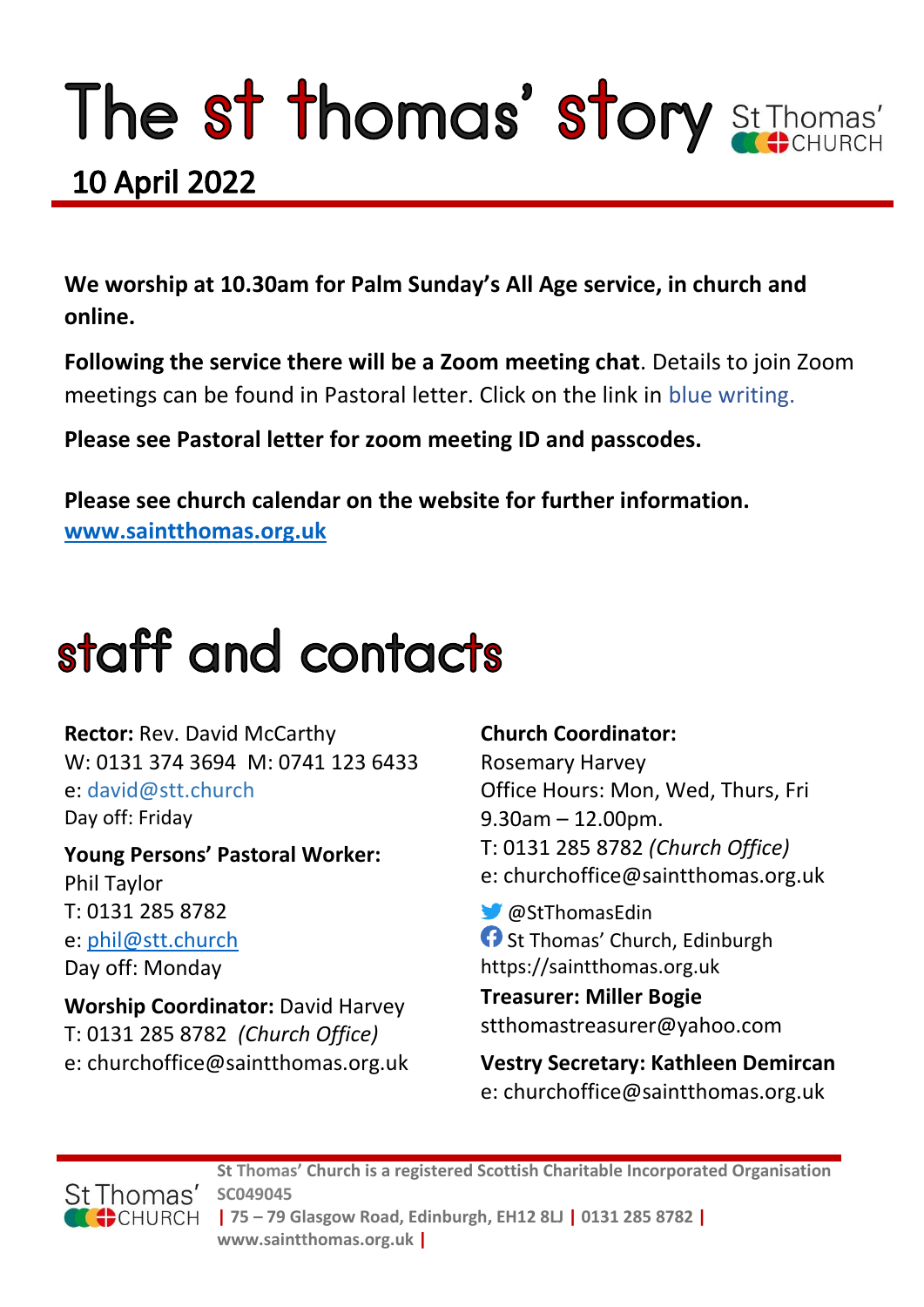**Recycling needed** – please bring recycling items to be used by the Easter Holiday club for modelling. Items are needed by Easter Sunday 17th April, collection boxes are at the entrance and in the corridor of the church. *Thank you.*

**Coffee Plus** – will not meet on Thursday's 14th & 21st April. Restarts on Thursday 28<sup>th</sup> April. We will not meet on Thursday 5<sup>th</sup> May, due to the election.

#### **Sunday 10 April 2022**

#### **to**

#### **Sunday 17 April 2022**

Sunday worship and some other events are available online at:

<https://www.facebook.com/stthomasedin>

<https://www.youtube.com/channel/UC1r0Eq3PqBmxioDssYXCbGQ>

<https://www.twitter.com/StThomasEdin>

**Palm Sunday 10 April**

**@ 10.30am All Age Service – Phil Taylor is preaching.**

**Post Worship Chat -"Zoom" meeting details in the Pastoral letter.**

**@ 6.30pm – 7pm "Zoom" Prayer Base**

**Monday 11 April**

**No – 'Rooted' – meet again on 'Zoom' - 25th April.**

**Tuesday 12 April**

**@ 7.30pm – Hope Explored, details in the Pastoral letter.**

**Wednesday 13 April**

**No – 'Rooted' - meet again on 27th April.**

**@ 8pm – Night Prayers – online, details in the Pastoral letter.**

**Thursday 14 April**

**No - Coffee Plus – meet again on 28th April.**

**@ 7pm – Maundy Thursday Communion service, details in the Pastoral letter. Easter Sunday 17 April**

- **@ 6am Morning Communion Service, outside the church.**
- **@ 10.30am All Age Communion service, David McCarthy is preaching.**

**Post-Worship Chat - "Zoom" meeting details in Pastoral letter.**

**@ 6.30pm – 7pm "Zoom" Prayer Base**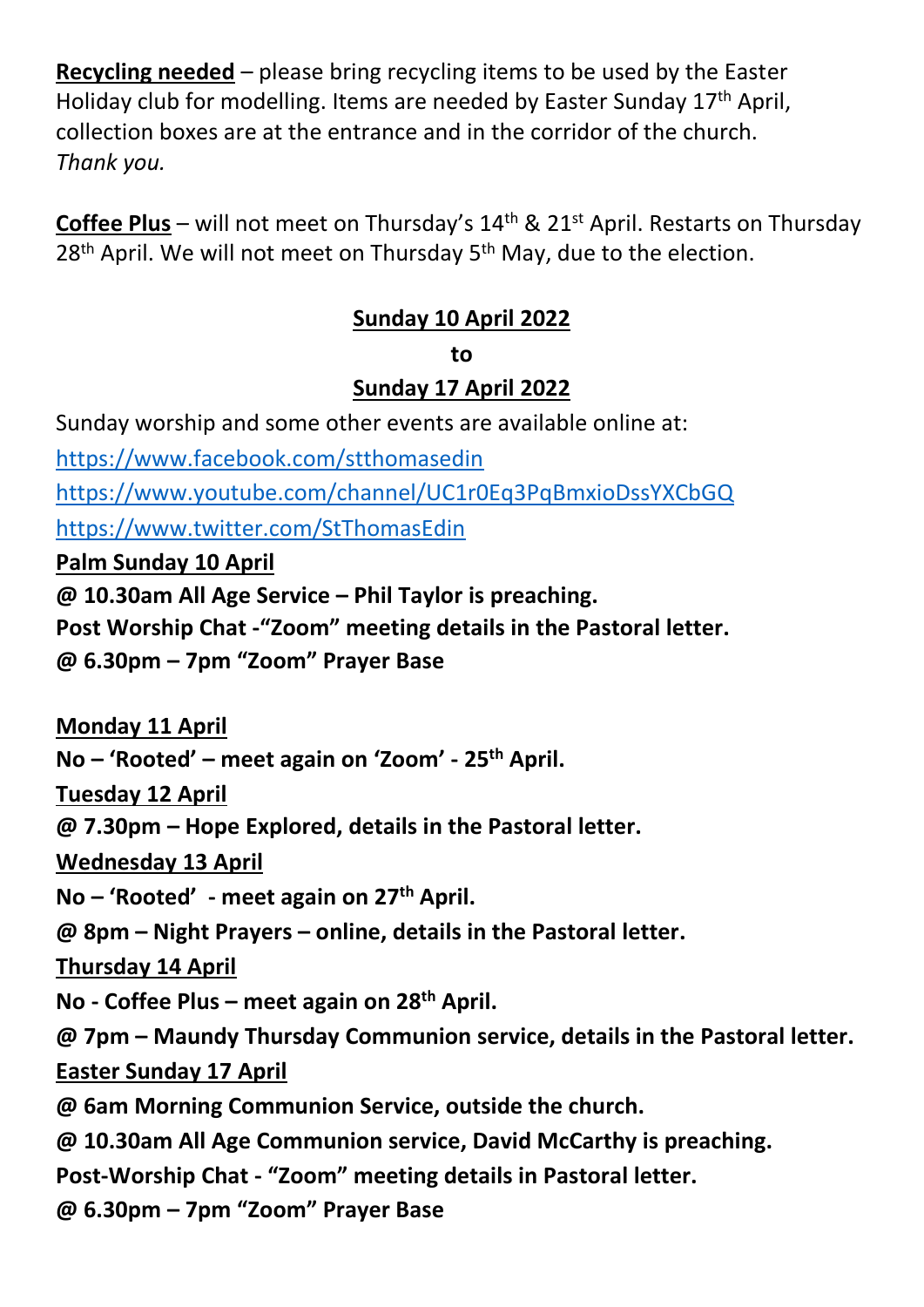## for our prayer

#### **For opportunities**:

- For our **worship services this coming week**, including those listed above and a short service at **Manor Grange Care Home** on Good Friday afternoon.
- For the **Holiday Club**, scheduled for 19-22 April, pray:
- that all those signed up, will be well and will attend!
- that the team serving the children will work together well and be encouraged and encouragement.
- that the Good News of the Gospel will be given clearly and received with joy!
- for **Phil Taylor** as he heads this up.
- Give thanks that the trustees of **TOR Christian Foundation** have been led to support our proposal to appoint a **Chaplain for Older People** role. Pray as we seek the best person to fill this role. Pray for wisdom as we discern how to best fill this role.
- The '**Hope Explored**' course continuing this week on Tuesday 12 April. That those taking part will be encouraged and receive real hope!
- **David & Joy James**, our latest **World Concern** partners, will be sharing in this Sunday's worship. Pray for their family as they visit this week.
- **Pray for Anchor Church, Fowey in Cornwall they have been told by their** landlord that they must restrict numbers to sixty people and no children. They are now meeting in a local Sailing Club on a temporary basis. Pray for a suitable and more permanent home to be found.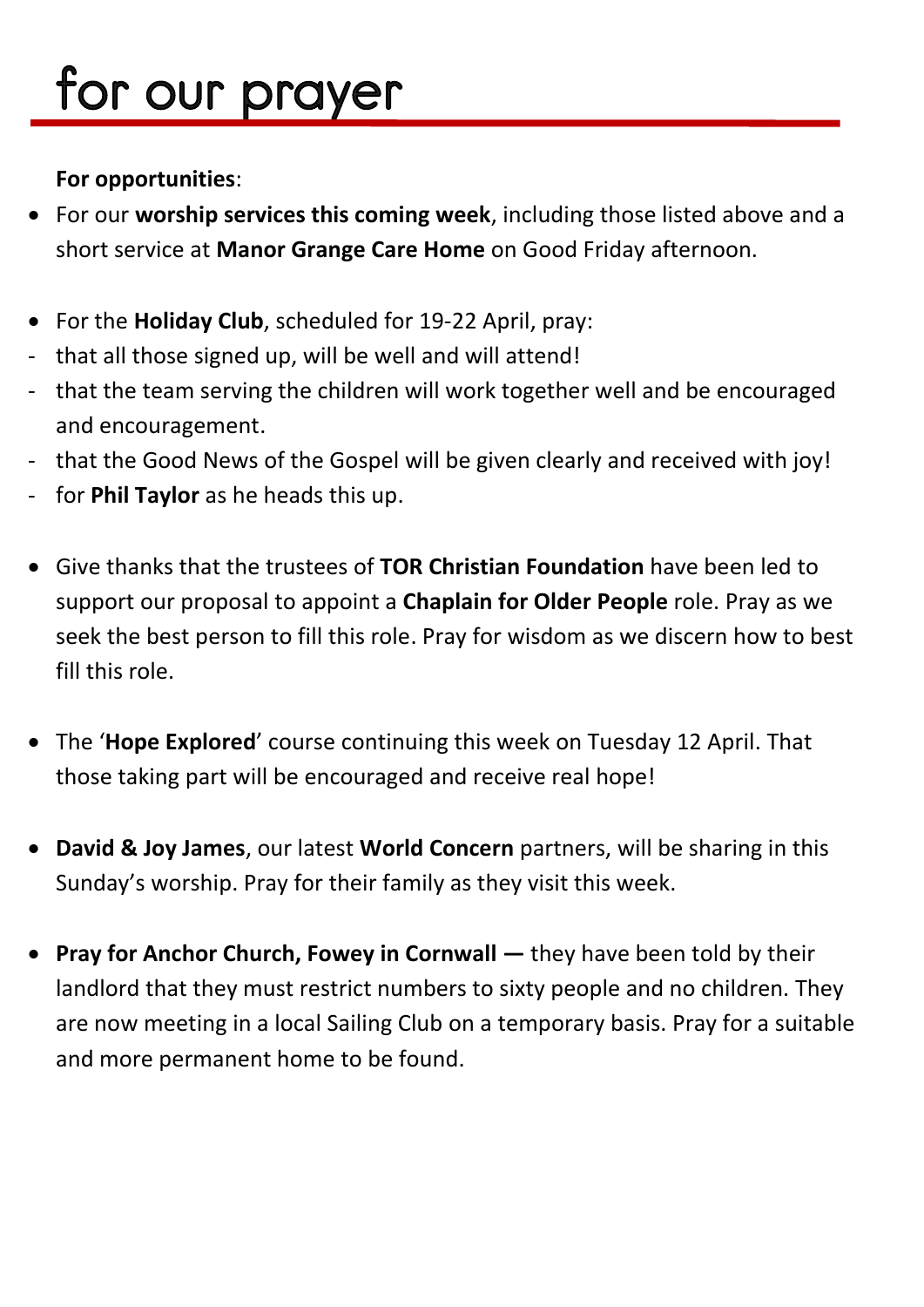#### **World Concern: 30 Days of Prayer for The Muslim World — Ramadan: 2 April to 2 May**

You are invited to join up to 1 million people, all over the world, in more than 40 languages to pray for Muslims during Ramadan. Here is a link to PDF of a Prayer Guide: [30 Days of Prayer for the Muslim World \(30daysprayer.com\)](https://www.30daysprayer.com/)

There are 1.8 billion Muslims in the world and a good majority of them remain unreached by the Gospel. The focus this year is on some forgotten groups and returning to previously prayed for groups to celebrate what God has done in response.

#### **The Ukraine & Russia:** For peace!

For governments in Ukraine, Russia, Belorussia, Europe, and USA – for decisions to end indiscriminate attacks, to seek peace, and support those in need.

Give thanks for the response to the more than four million refugees arriving in countries bordering the Ukraine. Pray that this welcome and care continues.

Pray for our response in the UK – that we will be generous and welcoming at a government and personal level. Pray that the vagueness of the plans will solidify into something simple and clear. Continue to pray for **Frank Henderson**, who works for Edinburgh City Council – he has responsibility to help plan the welcome for Ukrainians arriving in here.

Pray for plans to offer welcome to refugees fleeing the war – that we as individuals will consider what we can do to help.